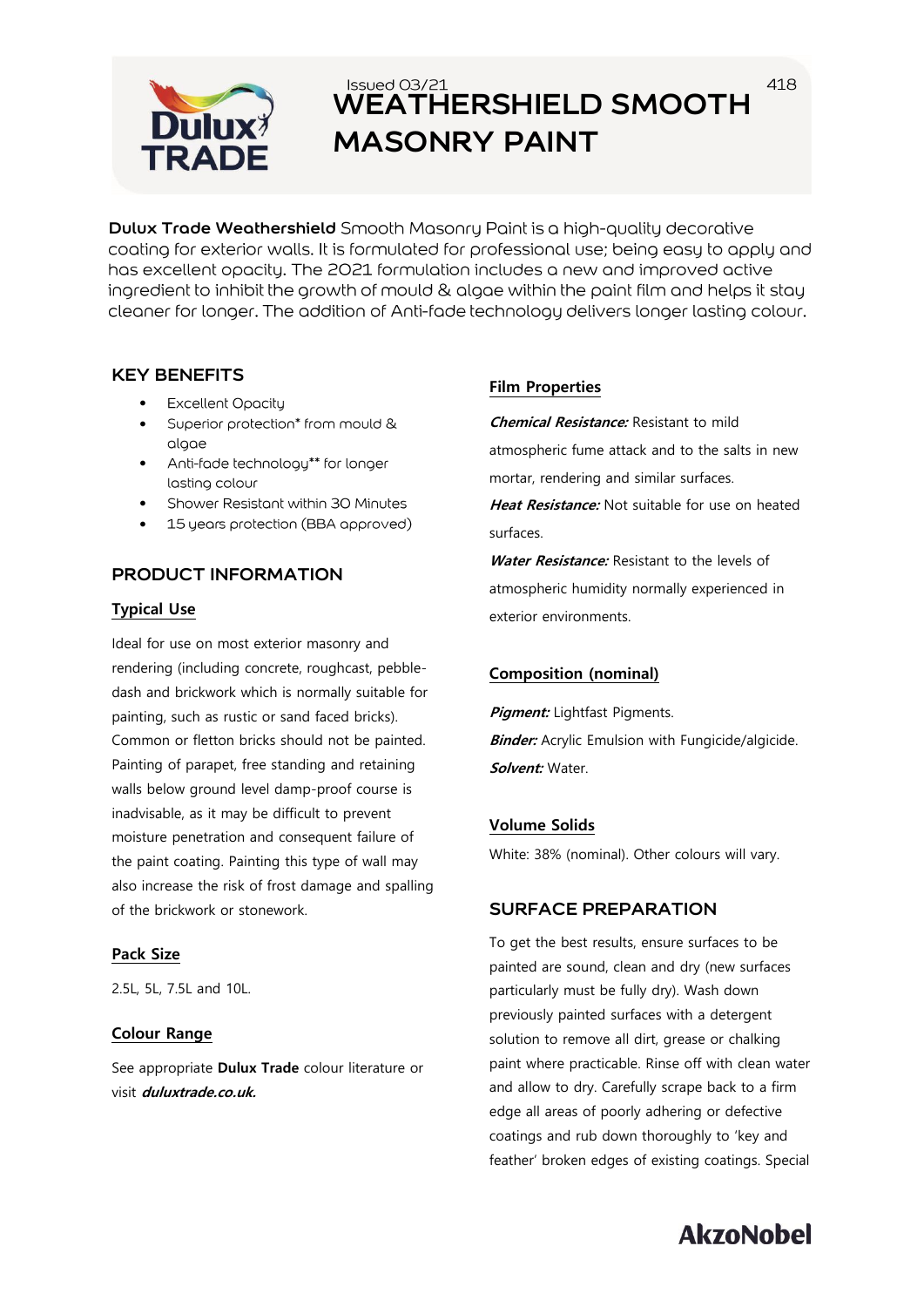

## **WEATHERSHIELD SMOOTH MASONRY PAINT**

precautions should be taken during surface preparation of pre-1960s paint surfaces over wood and metal as they may contain harmful lead.

Treat any areas affected by mould, lichens and algae with **Dulux Trade Weathershield** Multi-Surface Fungicidal Wash\*\*\*. Make good minor defects with an appropriate **Polycell** filler. Use a sand and cement mix for larger holes and cracks. Allow to dry.

New or sound bare surfaces should be sealed with a thinned first coat of **Weathershield Smooth Masonry Paint** (add up to 1 part clean water to 5 parts paint).

Surfaces that remain powdery, friable or chalky after thorough preparation should be sealed with a coat of **Dulux Trade Weathershield** Stabilising Primer. **Note:** do not seal sound new or bare surfaces with stabilising primer.

## **SYSTEMS INFORMATION**

STIR THOROUGHLY BEFORE USE. Seal all new or bare surfaces with a thinned coat of **Dulux Trade Weathershield** Smooth Masonry Paint (up to 1 part clean water to 5 parts paint). The normal finishing process is 2 full coats of **Dulux Trade Weathershield** Smooth Masonry Paint, but on previously painted surfaces in good condition, where similar colours are used, 1 coat may be sufficient. In normal conditions two coats of **Dulux Trade Weathershield** Smooth Masonry Paint properly applied to the substrate in accordance with the instructions will perform satisfactorily for up to 15 years giving good colour stability (as part of BBA certificate 97/3383). See current colour collateral for choice of colours.

For best colour consistency, purchase sufficient tinted paint for each job including touch-in at one time from the same source.

#### **APPLICATION METHOD**

Brush, roller or airless spray.

Do not use in extremes of temperatures (below 7ºC) or during rain, fog or relative humidity above 80%.

#### **Practical Coverage**

The spreading rate of this product will vary considerably according to the roughness and porosity of the surface.

On smooth surfaces of low porosity, such as rendering: up to 16m² per litre.

On textured surfaces of low porosity, such as pebbledash: 4-6m² per litre.

These figures are only an approximate guide due to the variation of different building surfaces and may be reduced. If in doubt, apply a small trial area.

#### **Thinning**

Sealing new or bare surfaces: Add up to 1 part clean water to 5 parts paint.

**Normal use (not to be exceeded):** Add up to 1 part clean water to 10 parts paint.

**Airless spray application (not to be exceeded):**  Add up to 1 part clean water to 5 parts paint.

**AkzoNobel** 

418